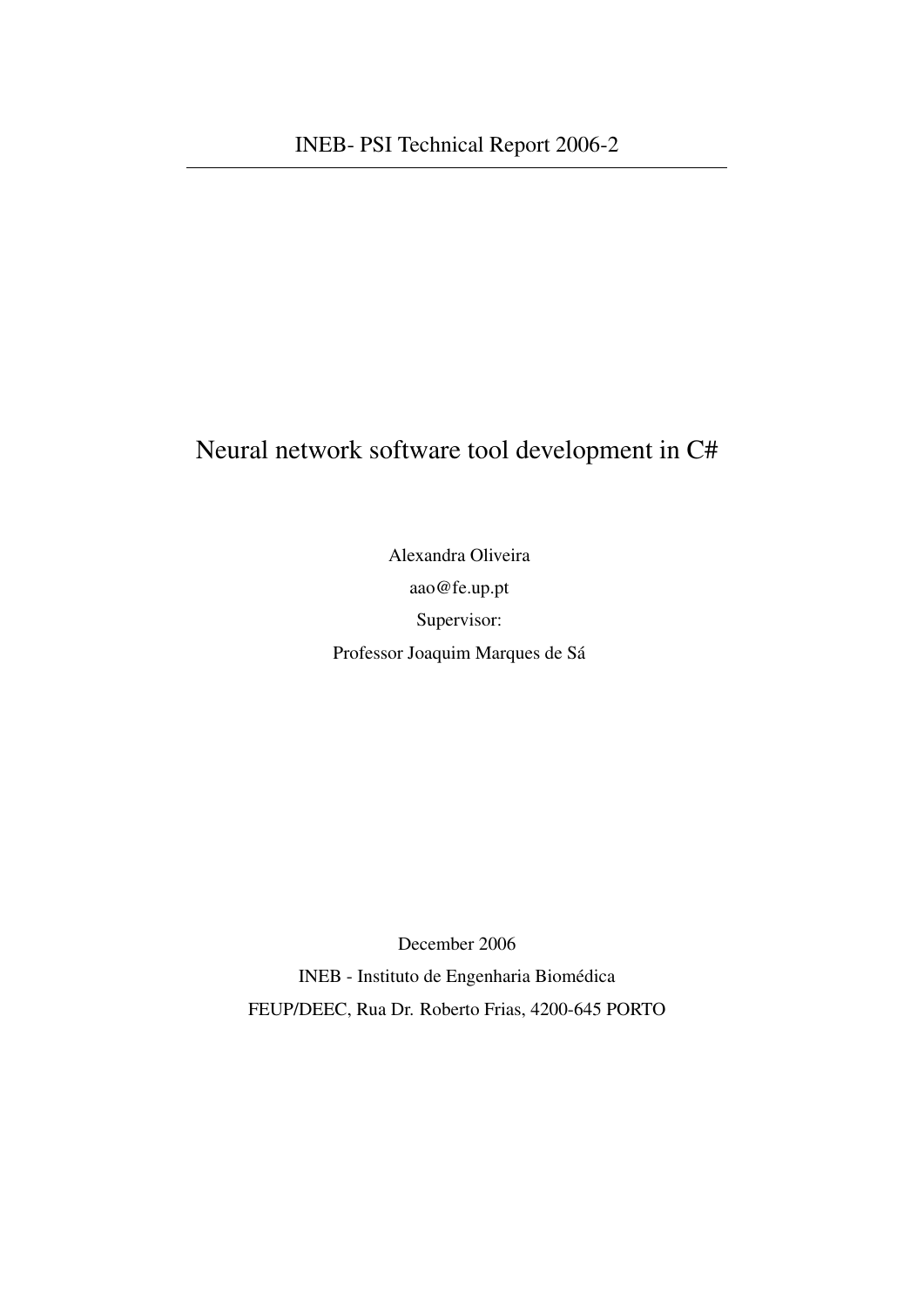# **Contents**

|              | <b>Introduction</b>                                                                           |      |
|--------------|-----------------------------------------------------------------------------------------------|------|
|              | C# and Microsoft Visual C# 2005 Express Edition                                               | 3    |
|              | The neural network software tool                                                              | 6    |
|              |                                                                                               | 6    |
|              | Second version $\ldots \ldots \ldots \ldots \ldots \ldots \ldots \ldots \ldots \ldots \ldots$ | - 10 |
| Bibliography |                                                                                               | 19   |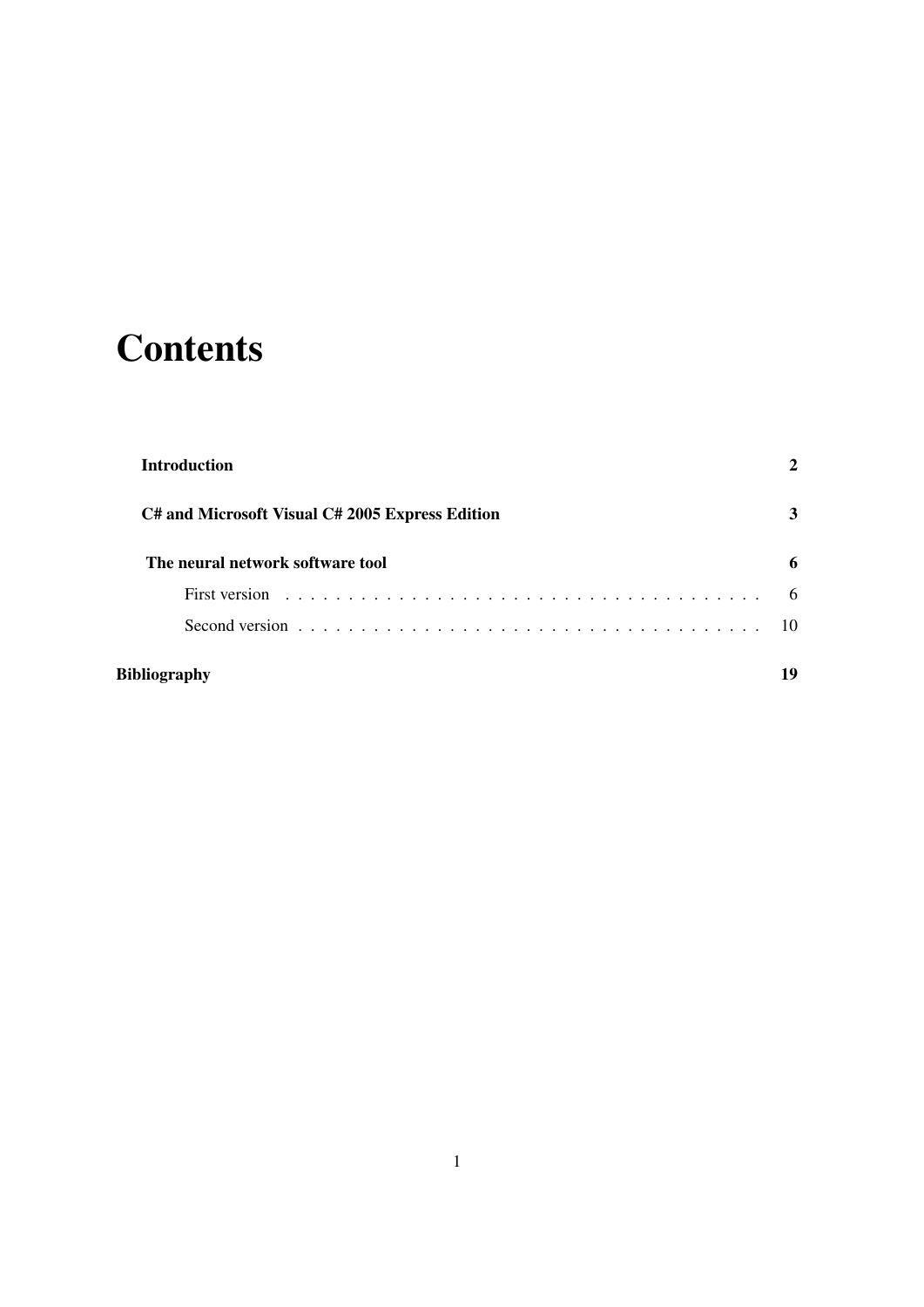## Introduction

<span id="page-2-0"></span>One of our main objectives is to create a software tool with a friendly graphical interface to implement neural networks. This program must have a icon-driven graphical interface that allows the user to specify a block diagram representation of a neural network.The block diagram is composed of linkable icons, representing different components of a neural network (inputs, neural network architecture, learning algorithm, display outputs,.... ) chosen from a library. As new features, this software must include the algorithms developed by the researchers involved in the ENTNETs project.

The language chosen to develop the tool was C#. C# is an object-oriented programming language developed by Microsoft as part of their .NET initiative [\[2\]](#page-19-1). The IDE (integrated development environment) is Microsoft Visual C# 2005 Express Edition.

We started by familiarizing ourselves with C# and it's IDE and by the end of the second semester year 2006, we have built a neural network software tool that implements a multilayer perceptron (MLP) with two different learning algorithms and using mean squared error as cost function, for classification problems with two classes.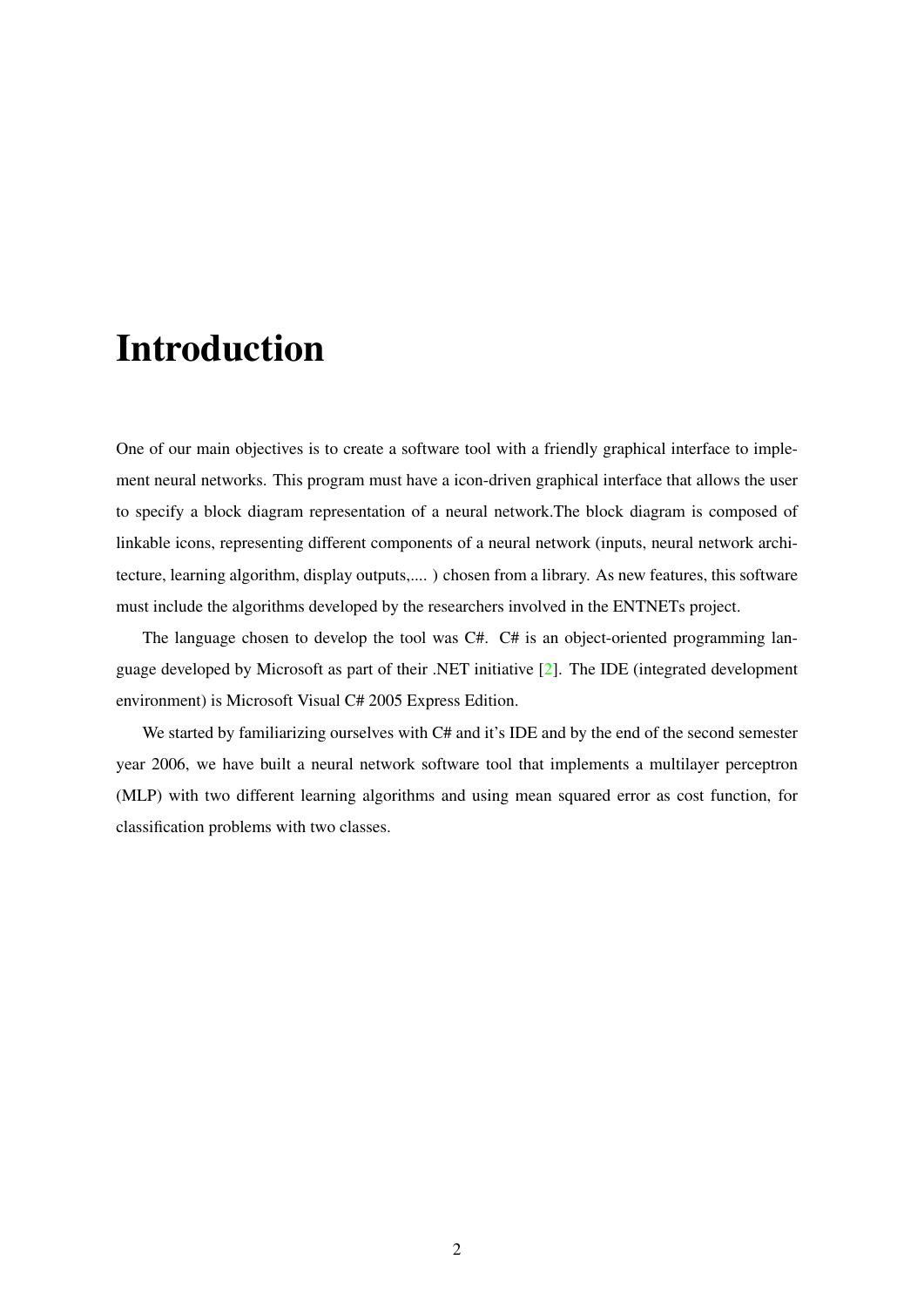# C# and Microsoft Visual C# 2005 Express Edition

<span id="page-3-0"></span>The Microsoft Visual C# Express Edition is an IDE (integrated development environment) that allows a quick and easy creation of Windows applications (see figure [1\)](#page-3-1).



Figure 1: Microsoft Visual C# Express Edition

<span id="page-3-1"></span>The toolbox contains drag-and-drop controls and components to create a Windows applications. Controls are grouped into logically-named categories like Menus and Toolbars, Data, Common Dialogs and more. To add controls to Windows Forms we just have to click on the control and drag the control onto the form  $[4]$ . The events and properties of the components can be changed in the Property Window, shown in figure [2.](#page-4-0) The events are listed in the menu represented by the "lightning" and new events can be added by double-clicking on the name of the event.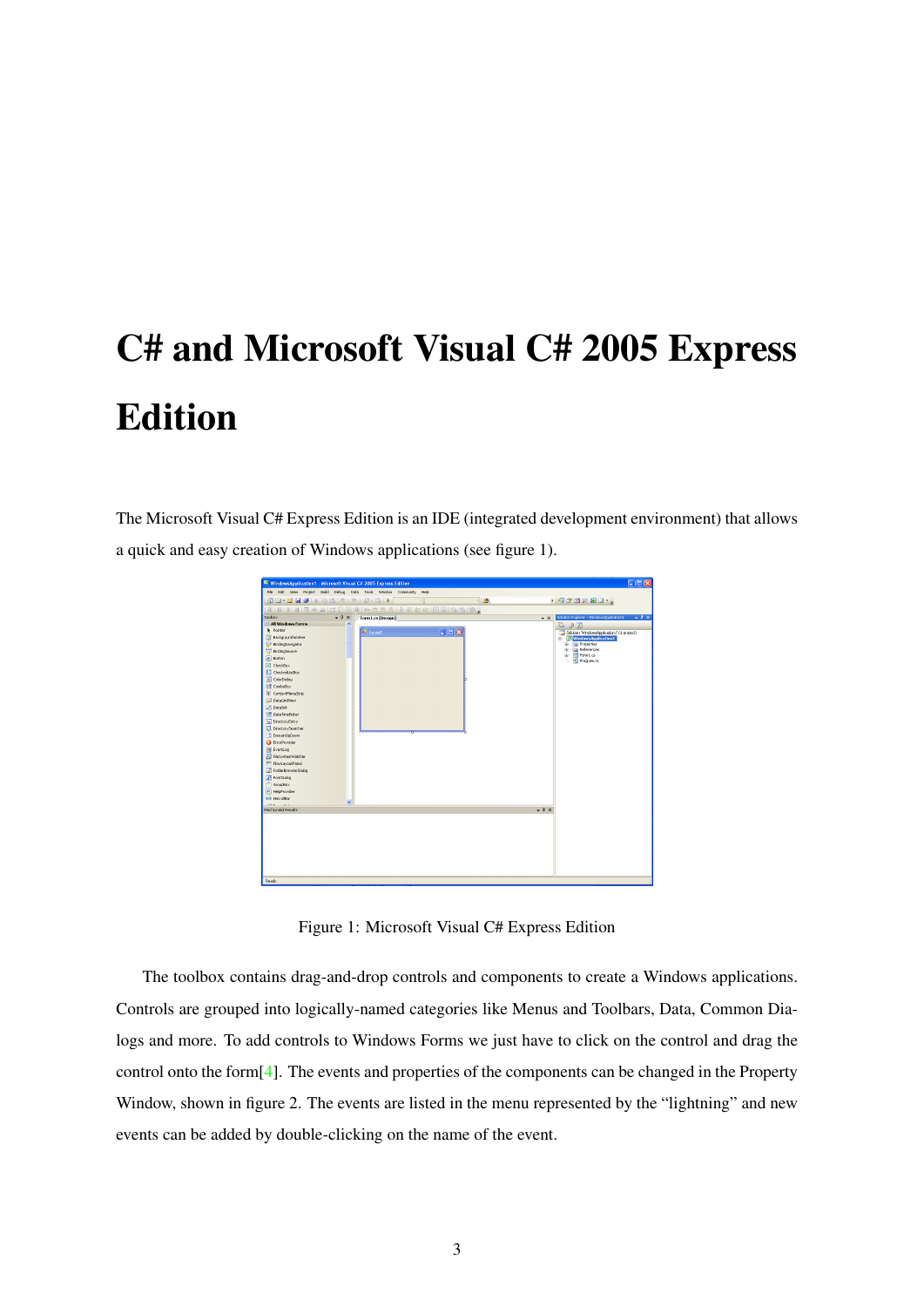| Form1 System.Windows.Forms.Form | ņ                          | × |
|---------------------------------|----------------------------|---|
|                                 |                            |   |
| 第21日9日                          |                            |   |
| El (ApplicationSettings)        |                            |   |
| El (DataBindings)               |                            |   |
| (Name)                          | Form1                      |   |
| AcceptButton                    | (none)                     |   |
| AccessibleDescription           |                            |   |
| AccessibleName                  |                            |   |
| AccessbleRole                   | Default                    |   |
| AllowDrop                       | False                      |   |
| AutoScaleMode                   | Font                       |   |
| AutoScroll                      | Ealse                      |   |
| El AutoScrolMargin              | 0, 0                       |   |
| El AutoScrolMinSize             | 0.0                        |   |
| AutoSize                        | False                      |   |
| AutoSizeMode                    | GrowOnly                   |   |
| AutoValidate                    | EnablePreventEorusChar     |   |
| BackColor                       | $\Box$ Control             |   |
| BackgroundImage                 | $\sqcap$ (none)            |   |
| BackgroundImageLayou Tile       |                            |   |
| CancelButton                    | (none)                     |   |
| CausesValidation                | True                       |   |
| ContextMenuStrip                | (none)                     |   |
| ControlBox                      | True                       |   |
| Curson                          | Default                    |   |
| DoubleBuffered                  | <b>Fake</b>                |   |
| Enabled                         | True                       |   |
| FI Font                         | Microsoft Sans Serif, 8,25 |   |
| ForeColor                       | ControlText                |   |
| FormBorderStyle                 | Sizable                    |   |
| <b>HelpButton</b>               | Eake                       |   |
| El Icon                         | $=$ (Icon)                 |   |
| ImeMode                         | NoControl                  |   |
| <b>IsMdiContainer</b>           | Fake                       |   |
| KeyPreview                      | False                      |   |
| Language                        | (Default)                  |   |
| Localizable                     | False.                     |   |

<span id="page-4-0"></span>Figure 2: Properties window

The programming language used in Microsoft Visual C# 2005 Express Edition is C#. This programming language is an object-oriented programming language developed by Microsoft.

The ECMA standard lists these design goals for C# [\[2\]](#page-19-1):

- C# is intended to be a simple, modern, general-proposed, object-oriented programming language.
- The language, and implementations there of, should provide support for software engineering principles such as strong type checking, array bounds checking, detection of attempts to use uninitialized variables, and automatic garbage collection. Software robustness, durability, and programmer productivity are important.
- The language is intended for use in developing software components suitable for deployment in distributed environments.
- Source code portability is very important, as it programmer portability.
- Support for internationalization is very important.
- C# is intended to be suitable for writing applications for both hosted and embedded systems, ranging from the very large that use sophisticated operating systems, down to the very small having dedicated functions.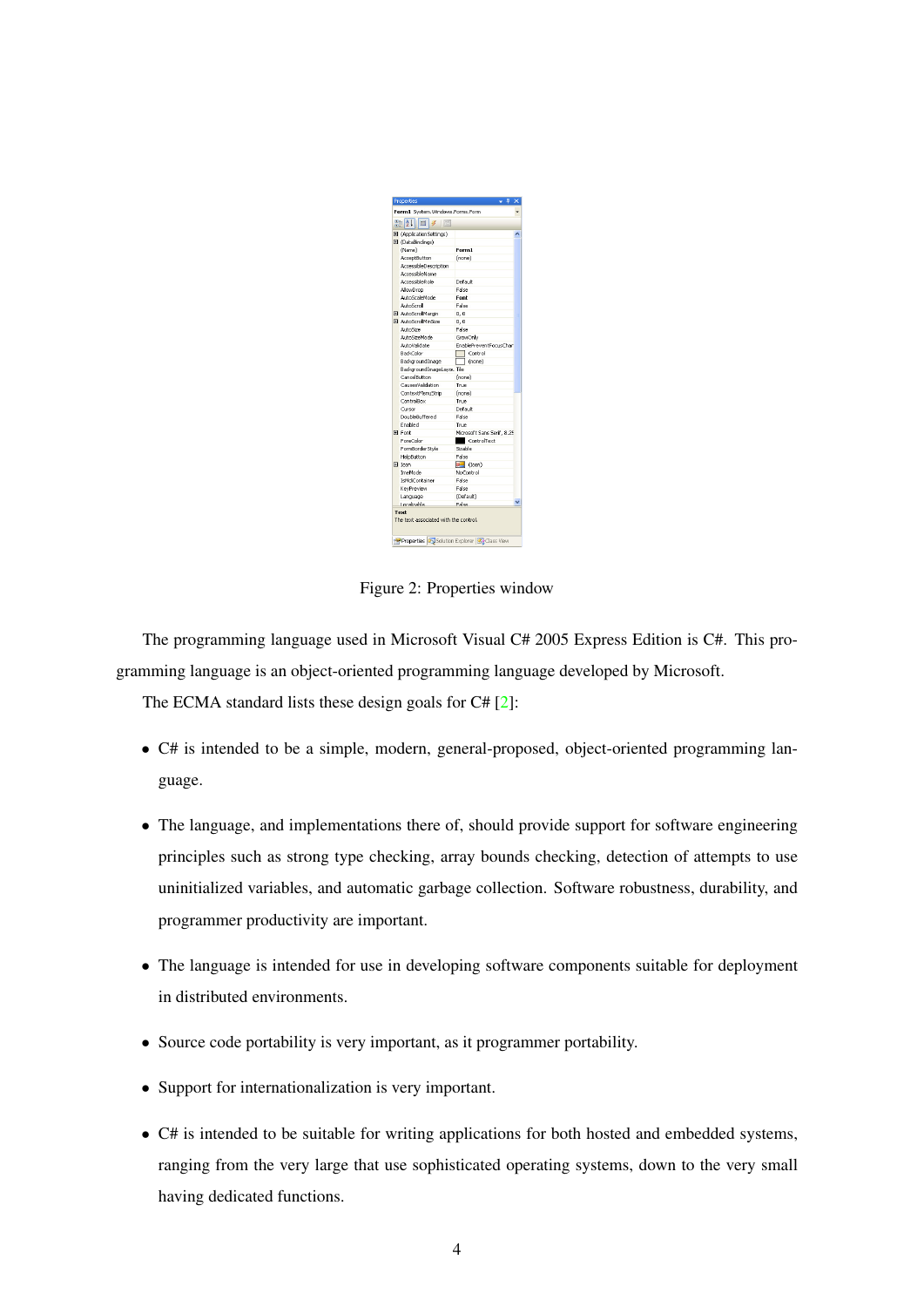• Although C# applications are intended to be economical with regards to memory and processing power requirements, the language was not intended to complete directly on performance and size with C or assembly language.

Therefore, we decided to use Microsoft Visual C# to build the new neural network software tool.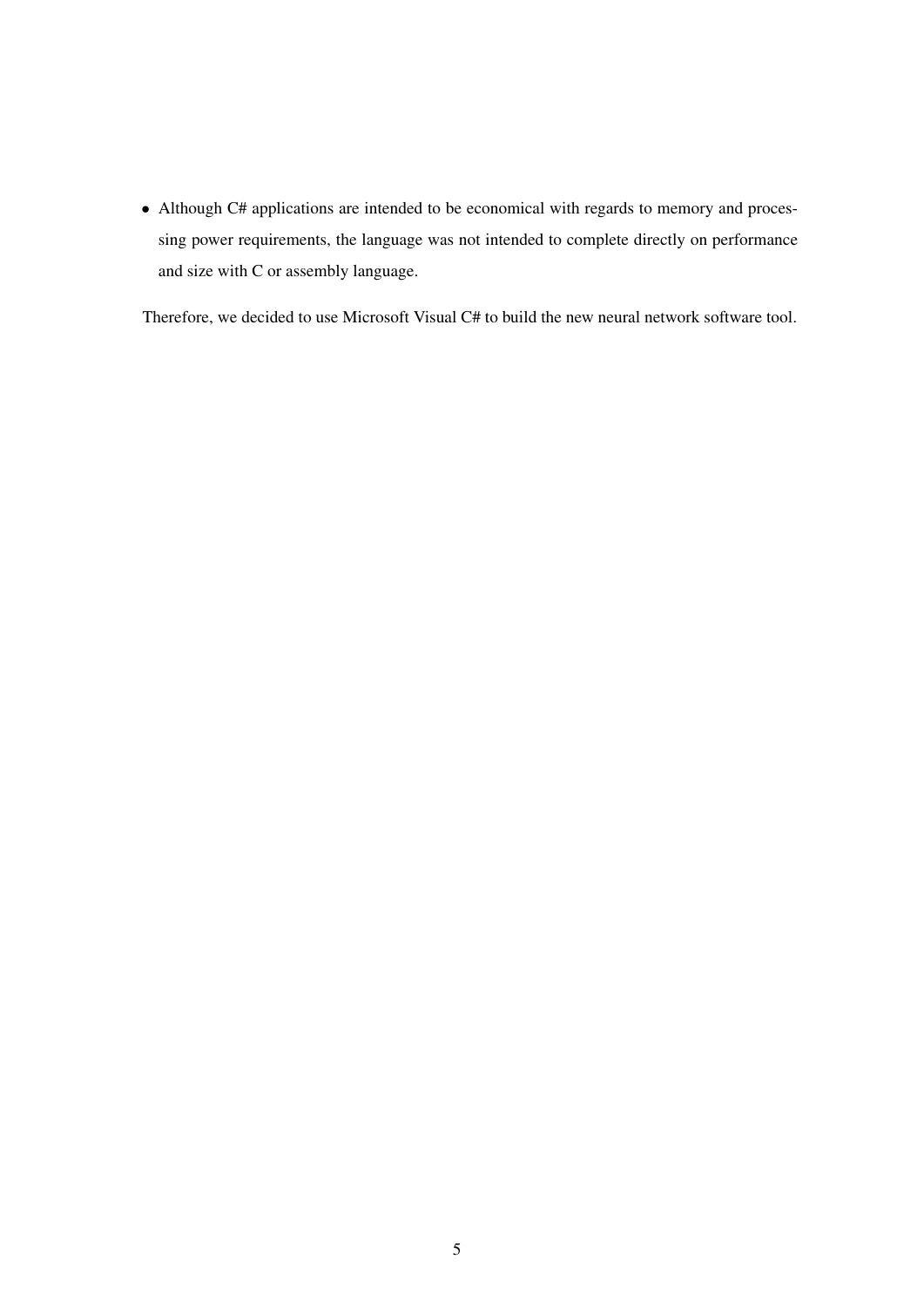## The neural network software tool

<span id="page-6-0"></span>After choosing the programming language we started by constructing a library with the basic mathematical support for a neural network. At the same time, we explored C# language as well as Microsoft Visual C# Express Edition features. During the study of C#, we constructed some graphical controls that were included in the first version of the software tool.

In September, appeared a very useful neural network library written in C#, so we investigated this library. With a solid knowledge of the code we have rewritten and integrated these functionalities in the fist version.

#### First version

<span id="page-6-1"></span>The first version of the written software included a set of basic routines with the purpose of aiding the construction of neural networks algorithms. These routines were grouped into a library and consist of the following functions:

- 1. Matrix arithmetics (addition, subtraction, product);
- 2. Matrix partitioning;
- 3. Matrix sorting of rows or columns;
- 4. Transpose matrix;
- 5. Elementary operations on rows or columns of matrices (finding the minimum/maximum element and the position of it, adding or deleting rows, altered some rows elements );
- 6. Matrix normalization;
- 7. Vector dot product;
- 8. Initializing matrices.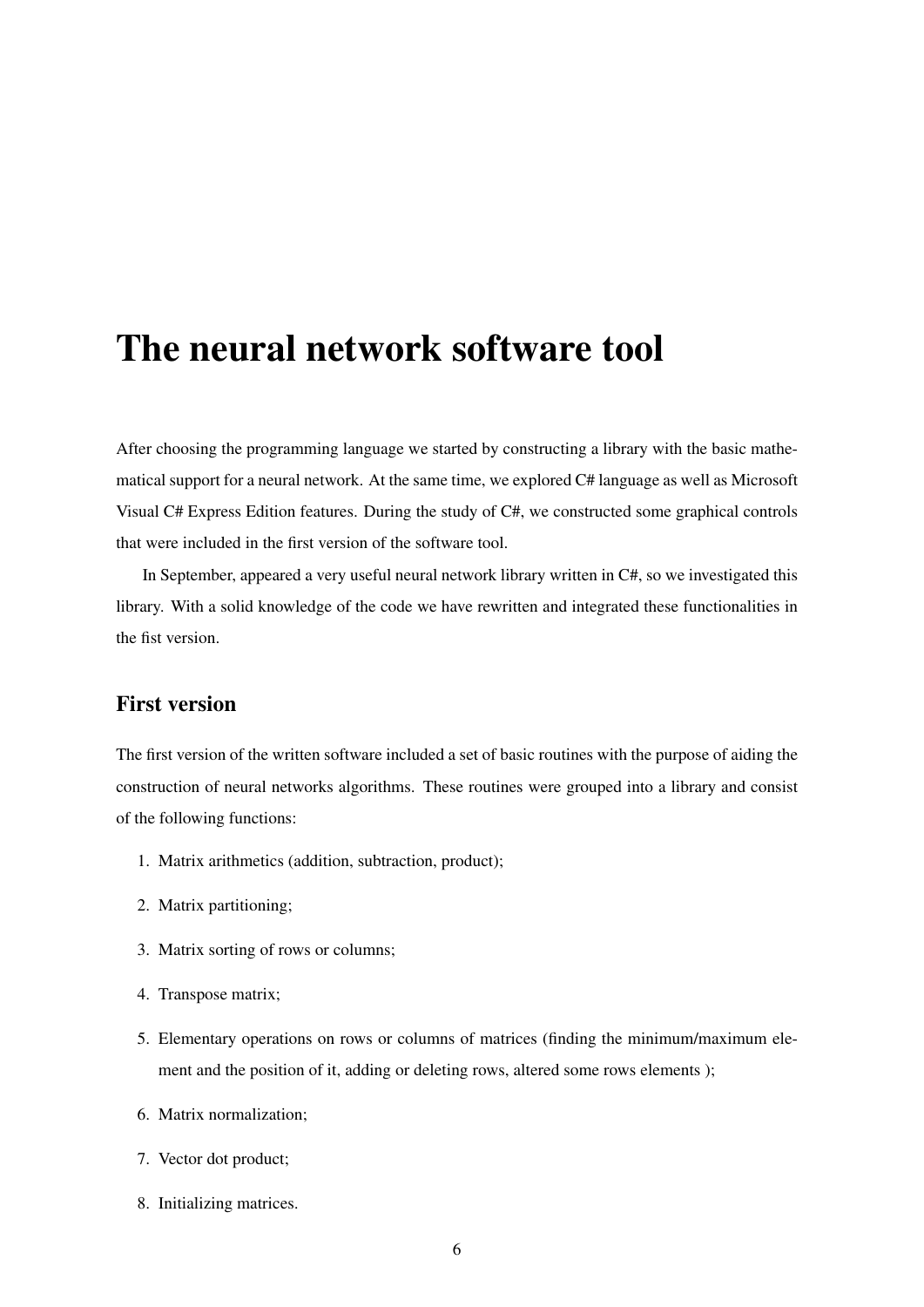- 9. Classification matrix;
- 10. Matrix of initial random weights.

The first version of the graphical interface is shown in the figure [3.](#page-7-0)

|            | <mark>한 Test Visual Controls</mark><br>  <u>20</u><br>  조금<br>  MM<br>  MM | $\Box$ ex |
|------------|----------------------------------------------------------------------------|-----------|
|            |                                                                            |           |
|            |                                                                            |           |
|            |                                                                            |           |
|            |                                                                            |           |
|            |                                                                            |           |
| <b>Tar</b> |                                                                            |           |
|            |                                                                            |           |
|            |                                                                            |           |
|            |                                                                            |           |
|            |                                                                            |           |
|            |                                                                            |           |
|            |                                                                            |           |
|            |                                                                            |           |
|            |                                                                            |           |
|            |                                                                            |           |
|            |                                                                            |           |
|            |                                                                            |           |
|            |                                                                            |           |
|            | $\underline{\mathsf{B}}$ un                                                |           |
|            |                                                                            |           |
|            |                                                                            |           |

<span id="page-7-0"></span>Figure 3: First version of the graphical interface

In the tool strip menu we created four buttons that add new controls to the window application. The first and last buttons create controls related to input data and targets data, respectively. These controls are shown in the figure [4.](#page-7-1)

| Open       |
|------------|
| Clean      |
| Properties |
|            |
|            |
|            |

<span id="page-7-1"></span>Figure 4: Data control

The Open button of this control opens a data file, where variables are separated by a semi coma and patterns are separated by new line. The button Clear, deletes the data written in the text box. The button Properties creates a new control that is shown in [5.](#page-8-0)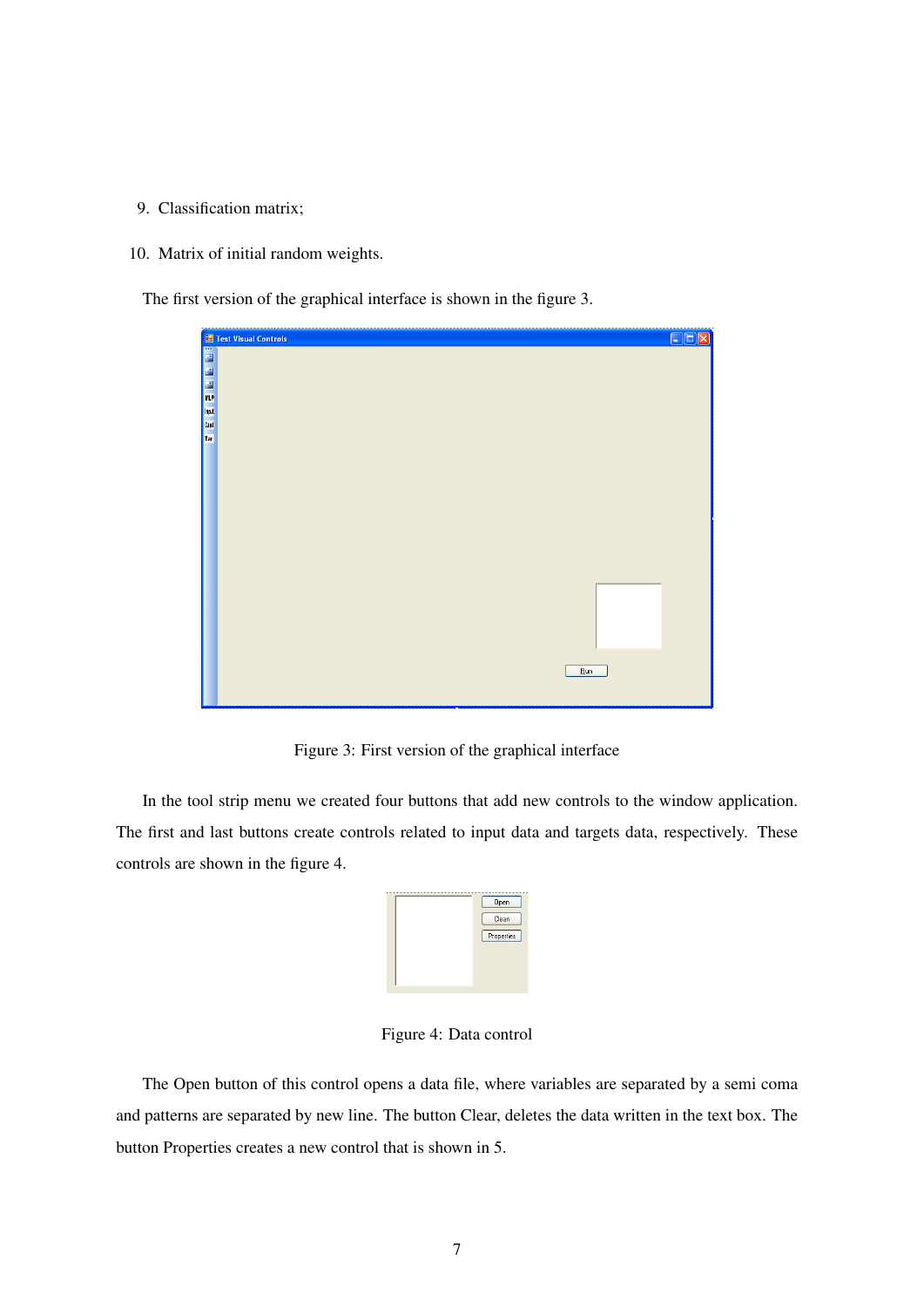| Randomize Initial Data |       |
|------------------------|-------|
| Normalization          |       |
| % Train                |       |
| % Test                 |       |
| % Validation           |       |
|                        | Close |

<span id="page-8-0"></span>Figure 5: Data properties control

The first check box allows the user to shuffle the patterns of the initial data. The Normalization check box allows the user to scale the initial data to the range chosen by him. The limits of the range appears in a control added when the user checks the Normalization box. The %Train, %Test and the %Validation text boxes allow the use to crate a partitioning of the data matrix.

The MLP Button of the tool strip menu creates a control related to an MLP neural network. This control is shown in [6.](#page-8-1)



<span id="page-8-1"></span>Figure 6: MLP control

The button train creates the control show in [7.](#page-8-2)

| Bach Back Propagation |
|-----------------------|
| ◯ Conjugate Gradient  |
|                       |
|                       |
|                       |
|                       |
| Close                 |
|                       |

<span id="page-8-2"></span>Figure 7: MLP learning algorithm control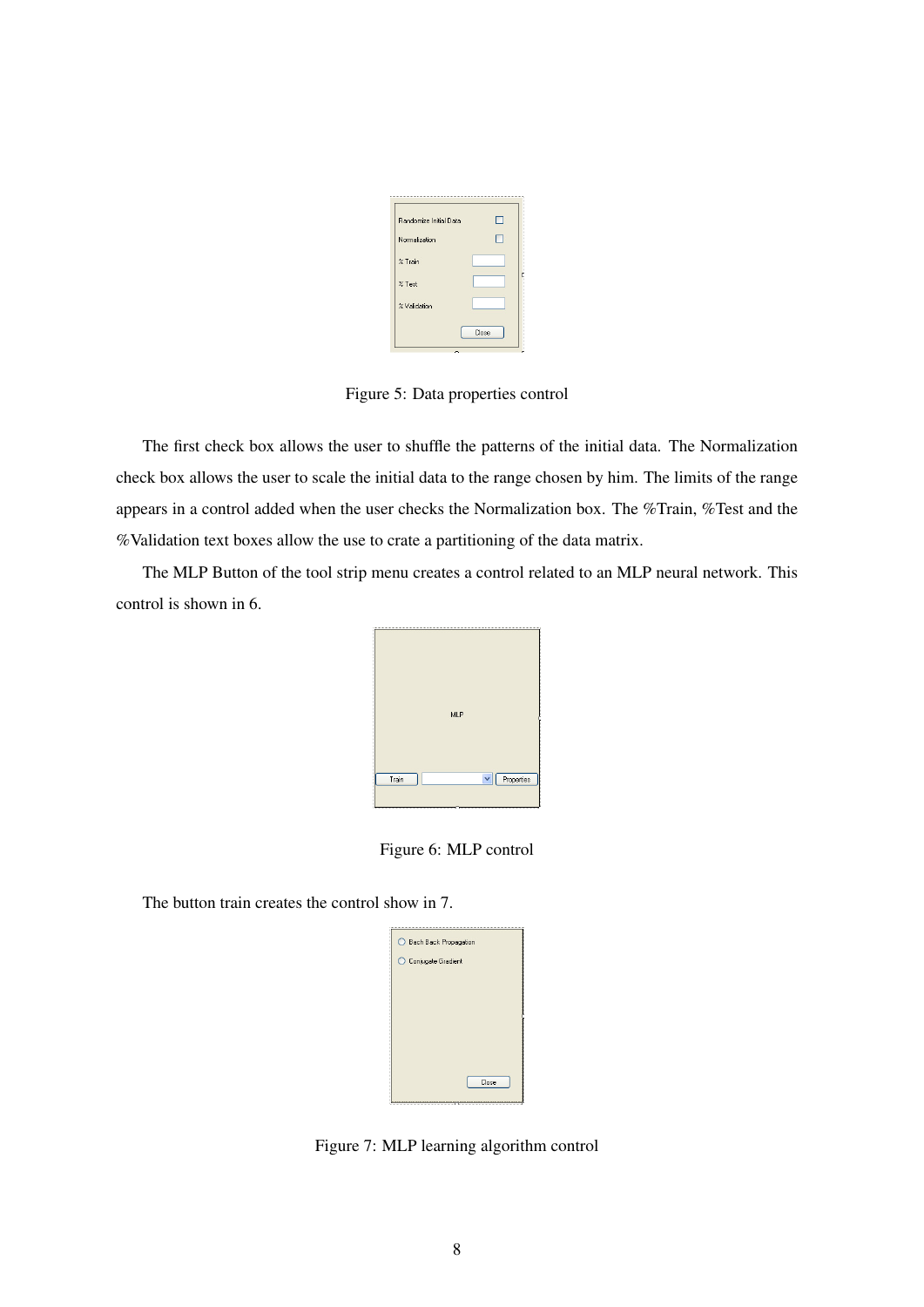The first check box, when selected, opens a control, shown in [8,](#page-9-0) where the user can choose the back propagation algorithm parameters.

| Learnig Rate |  |
|--------------|--|
| Momentum     |  |
| Max. Epochs  |  |

<span id="page-9-0"></span>Figure 8: Backpropagation algorithm parameters control

The second check box is not working.

The combo box of the control MLP is used to choose the cost function that, in this version, is just the mean squared error ( mse). Finally the Properties button creates the control shown in [9.](#page-9-1)

| N. Inputs        |                             |       |
|------------------|-----------------------------|-------|
| N. Outputs       |                             |       |
| N. Hidden Layers |                             |       |
|                  | Neural Network Arquitecture |       |
|                  |                             |       |
|                  |                             |       |
|                  |                             |       |
| Weights          |                             |       |
|                  |                             | Close |
|                  |                             |       |

<span id="page-9-1"></span>Figure 9: MLP properties control

In this control the user can choose the neural network architecture: the number of input and outputs are fixed so one can only choose the number of hidden layer and the number of neuron in each hidden layer. Having chosen the number of layers, the user can choose the activation function of each layer as well as the initial weights for the neuron. However, this last functionality is not working.

Finally, the Output tool strip menu button just creates a control to display the outputs of the neural network. This control is shown in the figure [10.](#page-9-2)

| Save to File |
|--------------|
| Clean        |
|              |

<span id="page-9-2"></span>Figure 10: Output control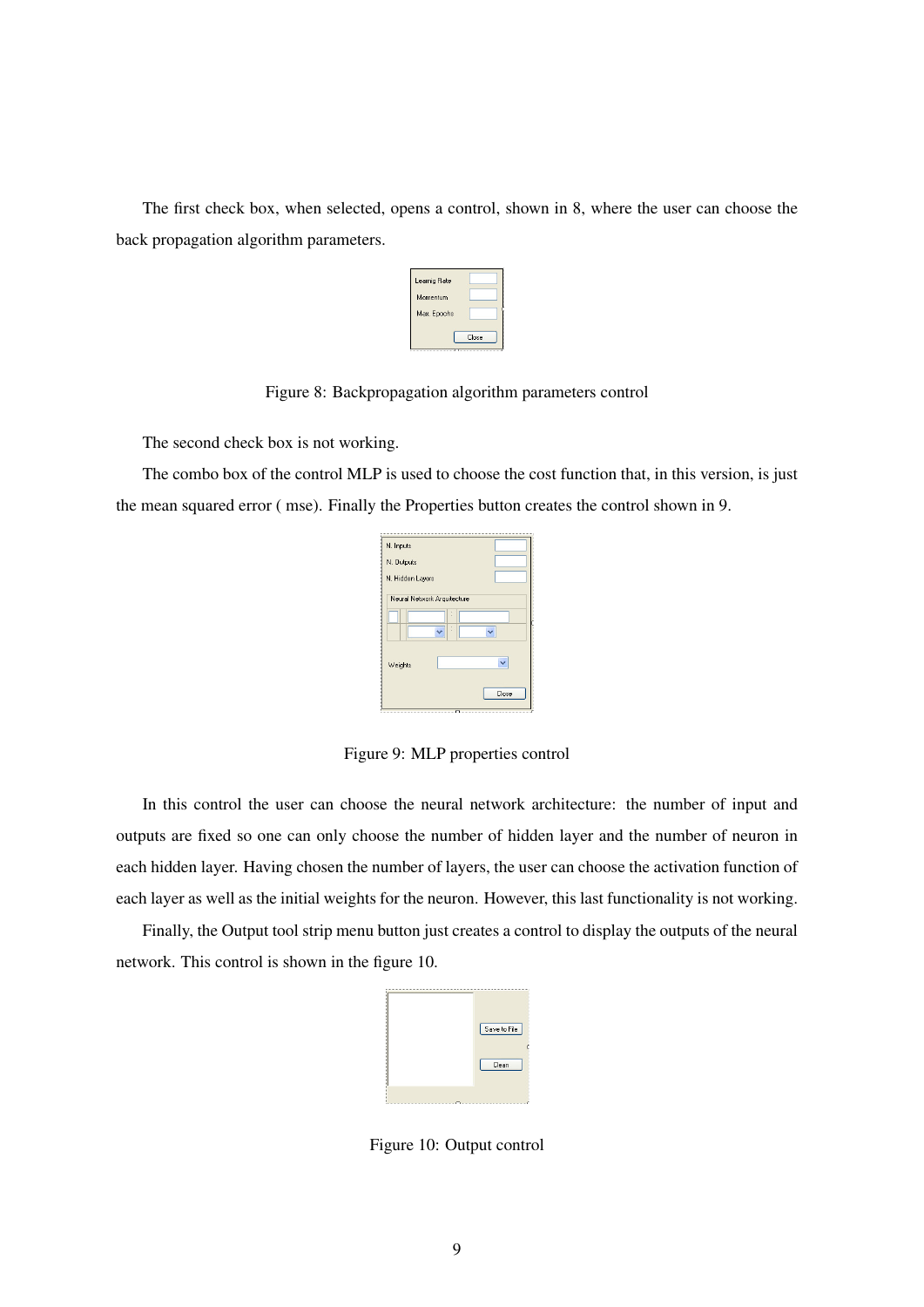During this work appeared a useful neural network library written in C# , so we started to explore it and rewrite it so that the software had the mathematical and graphical functionalities aimed by the group. As a result of this work the second version of the software was developed based on the first version and on the mentioned library.

#### Second version

<span id="page-10-0"></span>Franck Fleury made a C# library very useful for the program the we are developing [\[1\]](#page-19-3). However, this library presents some mathematical limitations and the graphical interface is not at all what we desired. Anyway, this library served as an inspiration for the second version of the software.

| Neural Network Demo                                                                       | $\overline{L}$ $\overline{L}$ $\overline{X}$                                                                                                              |
|-------------------------------------------------------------------------------------------|-----------------------------------------------------------------------------------------------------------------------------------------------------------|
| Repartition Aproximation<br>Function Aproximation                                         |                                                                                                                                                           |
| Demo of function aproximation by a neural network                                         | Number of neurons<br>Layer<br>Input layer<br>$6$ neuron $(s)$<br>Hidden layer 1<br>$4$ neuron(s)<br>Output layer<br>$1$ neuron(s)                         |
|                                                                                           | Neurons parameters :<br>Randomize<br>Choose<br>Activation<br>Minimum:<br>$-1.00 \div$<br>function<br>Maximum:<br>$ 1.00 \div$<br>Back Propagation Genetic |
|                                                                                           | 0.5<br>Alpha:<br>lo.2<br>Gamma:<br>Iteration number:<br>o<br>Max iteration number:<br>1000<br>Square error :<br>$-1$<br>0.001<br>Max square error :       |
| Clear neural network output<br><b>Clear points</b><br>Learn<br>Draw neural network output | Reset to default<br>Load<br>Save<br>New                                                                                                                   |

Fleury's interface is shown in the figure [11.](#page-10-1)

<span id="page-10-1"></span>Figure 11: Frank Fleury graphical interface for implementing neural networks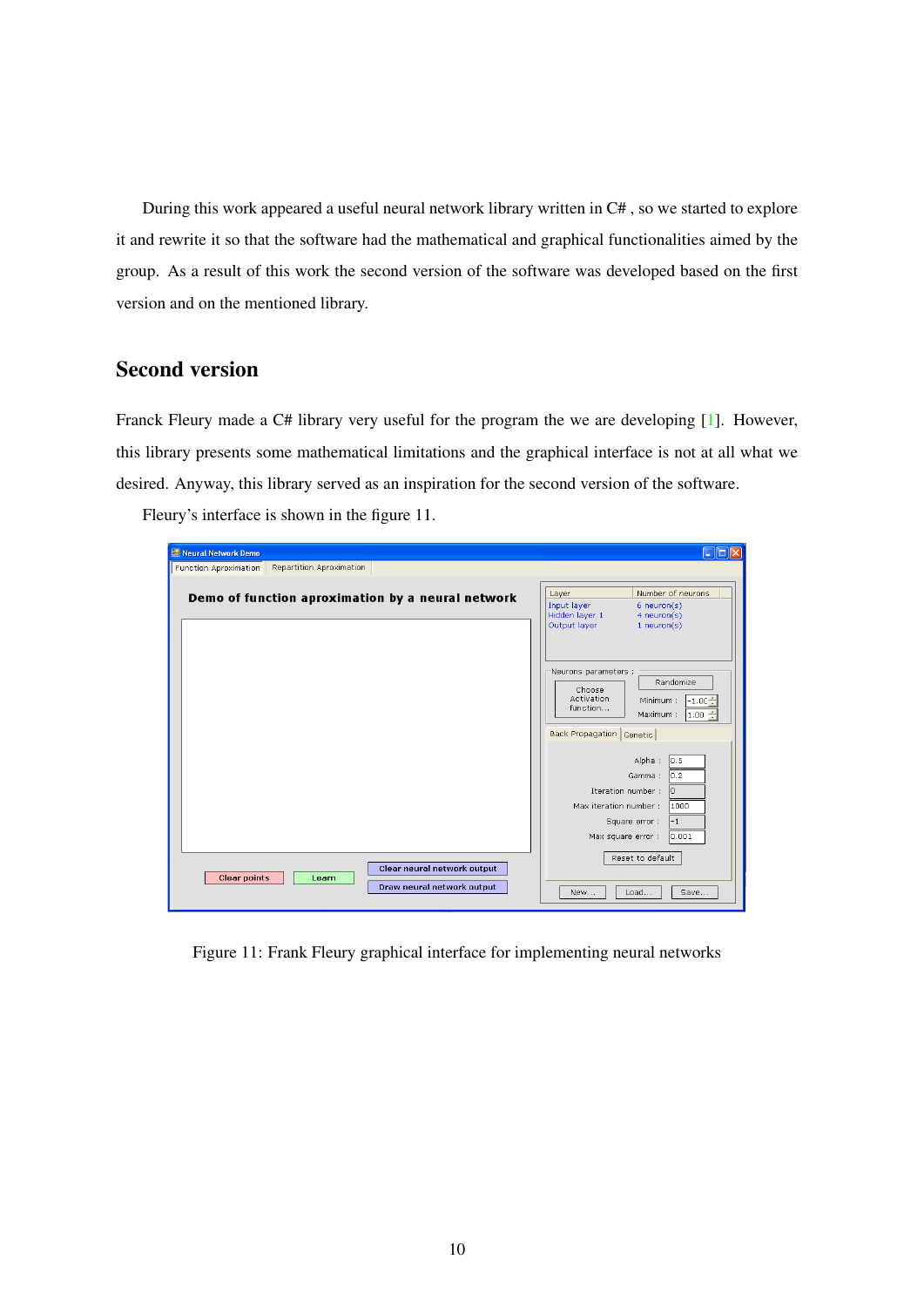| Layer                                                    | Number of neurons                        |
|----------------------------------------------------------|------------------------------------------|
| Input layer                                              | $6$ neuron $(s)$                         |
| Hidden layer 1                                           | $4$ neuron(s)                            |
| Output layer                                             | $1$ neuron(s)                            |
|                                                          |                                          |
| Neurons parameters :<br>Choose<br>Activation<br>function | Randomize<br>$-1,00$<br>Minimum:         |
|                                                          | $\ddot{\phantom{0}}$<br>1,00<br>Maximum: |
| Back Propagation Genetic                                 |                                          |
|                                                          | 0, 5<br>Alpha:<br>0.2<br>Gamma:          |
| Iteration number:                                        | 1000                                     |
| Max iteration number:                                    | 1000                                     |
|                                                          | 0,001107<br>Square error:                |
|                                                          |                                          |
| Max square error :                                       | 0,001                                    |
|                                                          | Reset to default                         |
| New                                                      | Load<br>Save                             |

<span id="page-11-0"></span>Figure 12: Neural network editor control

In the panel shown in [12](#page-11-0) the user can design a neural network. The top of the panel is about network structure; we can see here 3 layers of neurons (processing units with sigmoid activation function). By clicking on a particular layer, we can edit the properties of that layer, namely the activation function and the synaptic weights of the layer or of one particular neuron of that layer. This can be done in the control shown in [13.](#page-12-0)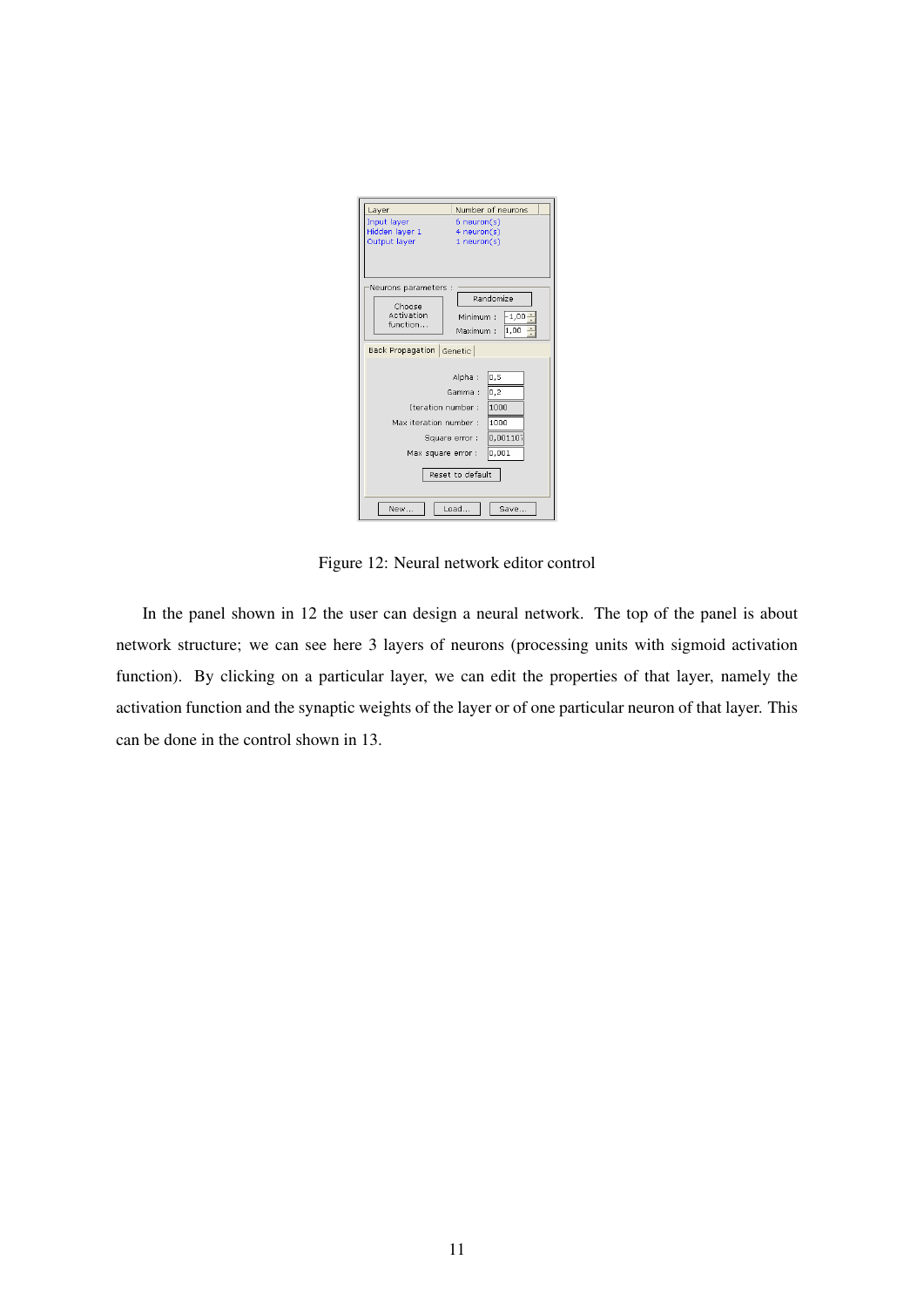

<span id="page-12-0"></span>Figure 13: Layer editor control

Under the table that displays the neural network architecture, we can adjust neuron properties for the whole network (activation function of all neurons and randomize all weights). The next panel is about the learning algorithm. Two algorithms are implemented and we can choose which one we want to use by clicking on the tab and adjust it's parameters. At the bottom of the panel we have the ability to perform "new", "load" and "save" operations of the neural network [\[1\]](#page-19-3). The activation functions can be chosen on the panel shown in [14.](#page-12-1)

| Choose an activation function<br>Type:<br>· Sigmoid | Preview: -          |
|-----------------------------------------------------|---------------------|
| C Linear<br>C Heaviside<br><b>Gaussian</b>          |                     |
| Parameters :                                        | 1, 5 <br>Beta:      |
|                                                     | Cancel<br><b>OK</b> |

<span id="page-12-1"></span>Figure 14: Activation function selecting control

The "new neural network" frame lets we create his/her own structure of neural network and is shown in the figure [15.](#page-13-0)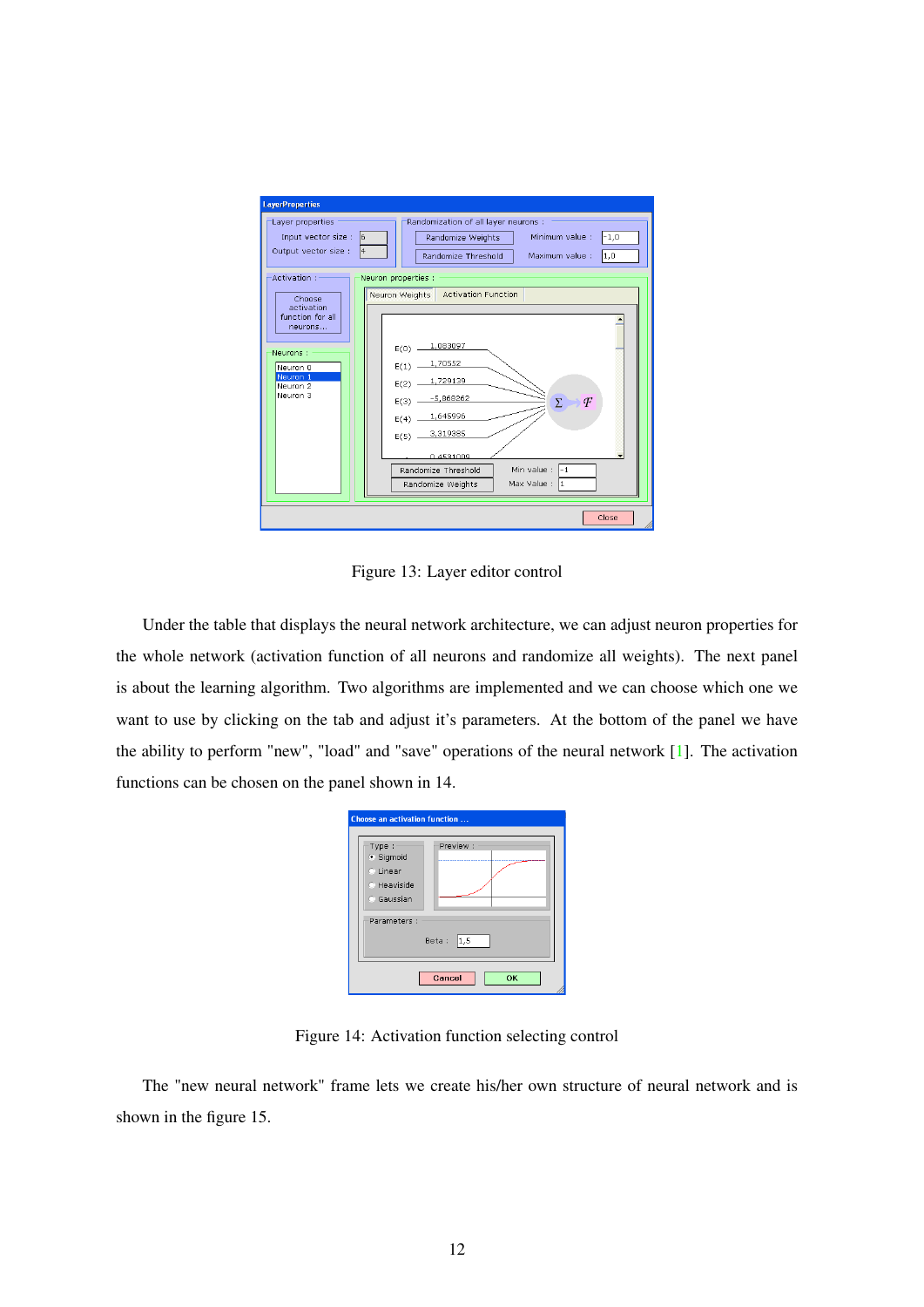| Number of inputs :<br>Number of outputs : |                   |              |
|-------------------------------------------|-------------------|--------------|
| Layer                                     | Number of neurons |              |
| Input layer                               | $6$ neuron $(s)$  |              |
| Hidden layer 1                            | 4 neuron          | Edit Layer   |
| Output layer                              | 1 neuron(         | Insert Layer |
|                                           |                   | Delete Laver |
|                                           |                   |              |

<span id="page-13-0"></span>Figure 15: New neural network control

The features on this neural network library that are more important to our software tool are described below:

- 1. Ability to solve problems of function approximation and classification;
- 2. The classification problem is a problem of separating two classes of points;
- 3. The data is inputted to the neural network by clicking in a white panel ( in classification problems this point has different colors that are displayed if the user clicks on the right or left mouse buttons);
- 4. Four activation functions:
	- Sigmoid;
	- Linear;
	- Heaviside;
	- Gaussiana.
- 5. All weights are initialized, by default, to zero;
- 6. The initial weights can be altered by generating random values in the interval [−1, 1]. This interval is set by default but can be altered by the user;
- 7. The network is fully connected;
- 8. By default, the activation function is Sigmoid and this activation function can be different for each neuron or each layer;
- 9. The first layer is a processing units;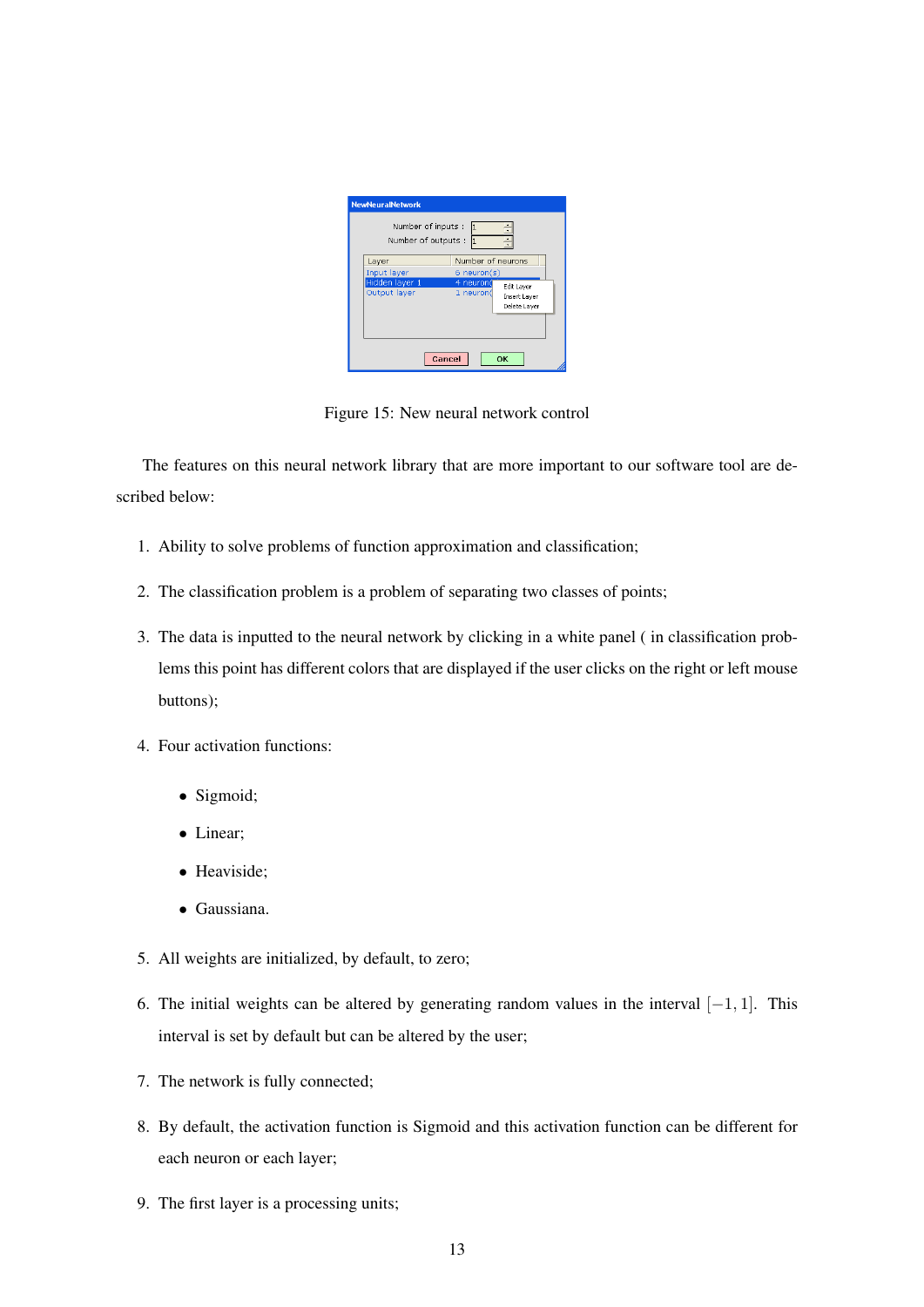- 10. The default learning algorithm is the sequential back propagation;
- 11. By default, the error threshold is 0.001 and the maximum epochs is 1000;
- 12. The learning rate 0.5 and the momemtum is 0.2 are the values by default for the back propagation algorithm parameters.

Most of these features were maintained but the most part of the graphical interface was rewritten. As the second version of the neural network was built based on the Fleury's library we will now describe the main differences between the two software tools. First of all the new software as the window form shown in [16.](#page-14-0)



Figure 16: Second version window form

<span id="page-14-0"></span>This first tool strip button creates the control shown in [17.](#page-15-0)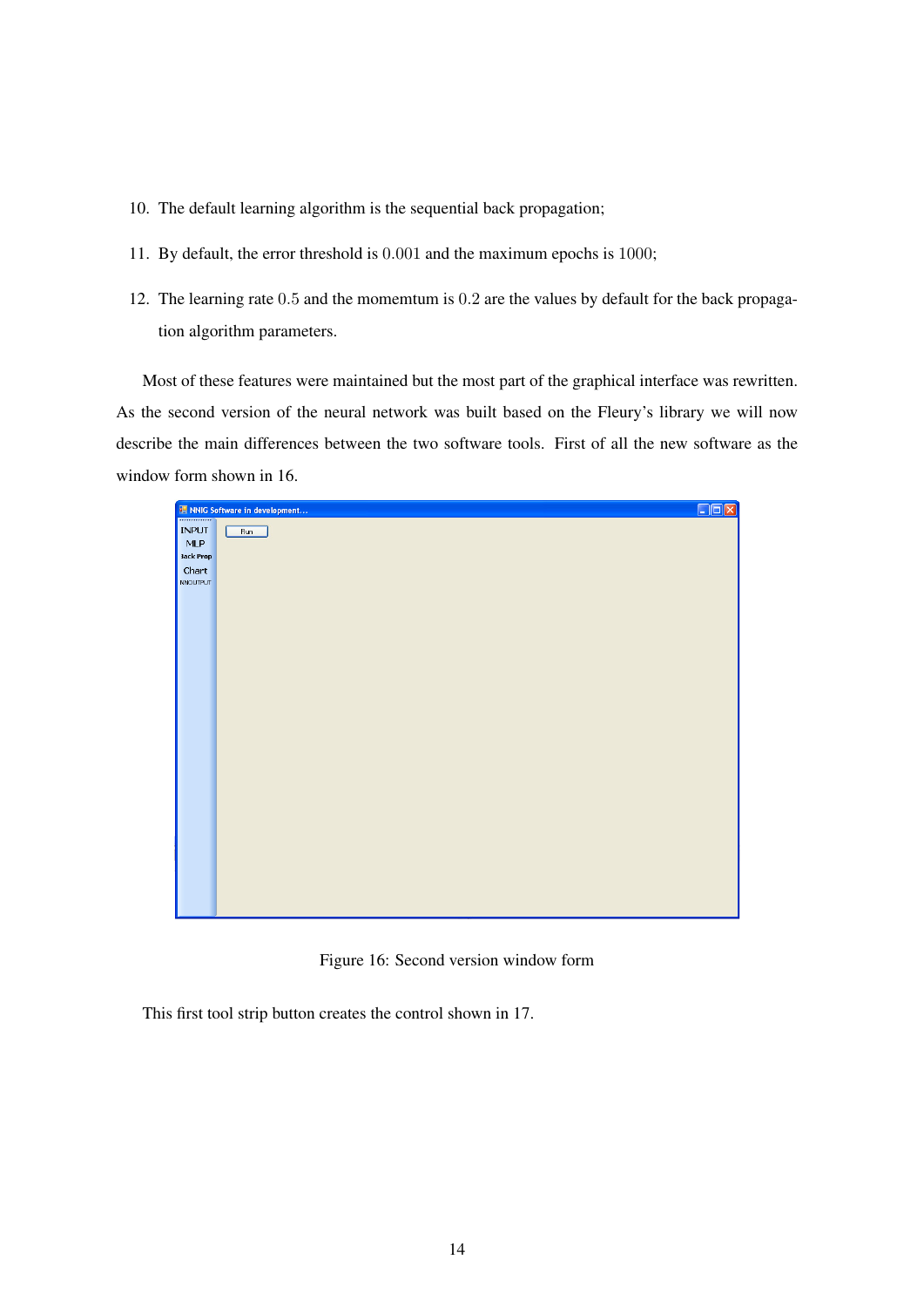

Figure 17: Data control

The input data most be written in the same format as in the prevision version and the behavior of the Randomize Initial Data button was maintained. By default, the last data column is the target column and the others are set as input. This default option can be altered trough a context menu (see figure [18\)](#page-15-1).

<span id="page-15-0"></span>

| File<br>Runing Mode             |                                                |                           |                                | <b>Input Data</b>    | 冈 |
|---------------------------------|------------------------------------------------|---------------------------|--------------------------------|----------------------|---|
| File: gaussianas.txt            |                                                |                           | Randomize Initial Data         |                      |   |
| $\overline{2}$                  | var 1<br>1.5885072<br>0.8256228                | Input<br>Output<br>Ignore | Mormalize Data Standardization |                      | ŵ |
| 3<br>$\overline{4}$<br>5        | 1.9336923<br>2.0341728370523<br>1.146801518835 | $-0.52870$<br>0.12526     | % Train<br>$%$ Test            | $\bf{0}$<br>$\bf{0}$ |   |
| ĥ.<br>$\overline{z}$<br>¢П<br>m | 2.593002689662<br>2.591950861994               | 0.37528<br>$-0.3932$      | % Validation                   | 0                    |   |
| Input<br>Output                 |                                                |                           |                                | Apply                |   |

<span id="page-15-1"></span>Figure 18: Data control showing the context menu and one pre-processing data methods

Two pre-processing data methods were added: mean centering and standardization. These options are displayed in the combo box that appeare when the user activates the Normalize Data check box.

The neural network editor was reformulated and is shown in picture [19.](#page-15-2)

| File                                                     |                                                                                                           | IХ<br>Neural Network Editor |
|----------------------------------------------------------|-----------------------------------------------------------------------------------------------------------|-----------------------------|
| Number of neurons<br>Layer                               | NN Architecture :                                                                                         |                             |
| Input $L 2$<br>Output 1 neuron(s)                        | Sigmoid                                                                                                   | Insert Layer                |
|                                                          |                                                                                                           | Edit Layer                  |
|                                                          |                                                                                                           | Delete Layer                |
| Neurons parameters :<br>Choose<br>Activation<br>Function | Initialize random weights<br>$-0.30 \div$<br>Minimum:<br>Maximum:<br>0.30<br>Initialize Weights From File |                             |

<span id="page-15-2"></span>Figure 19: Neural network editor control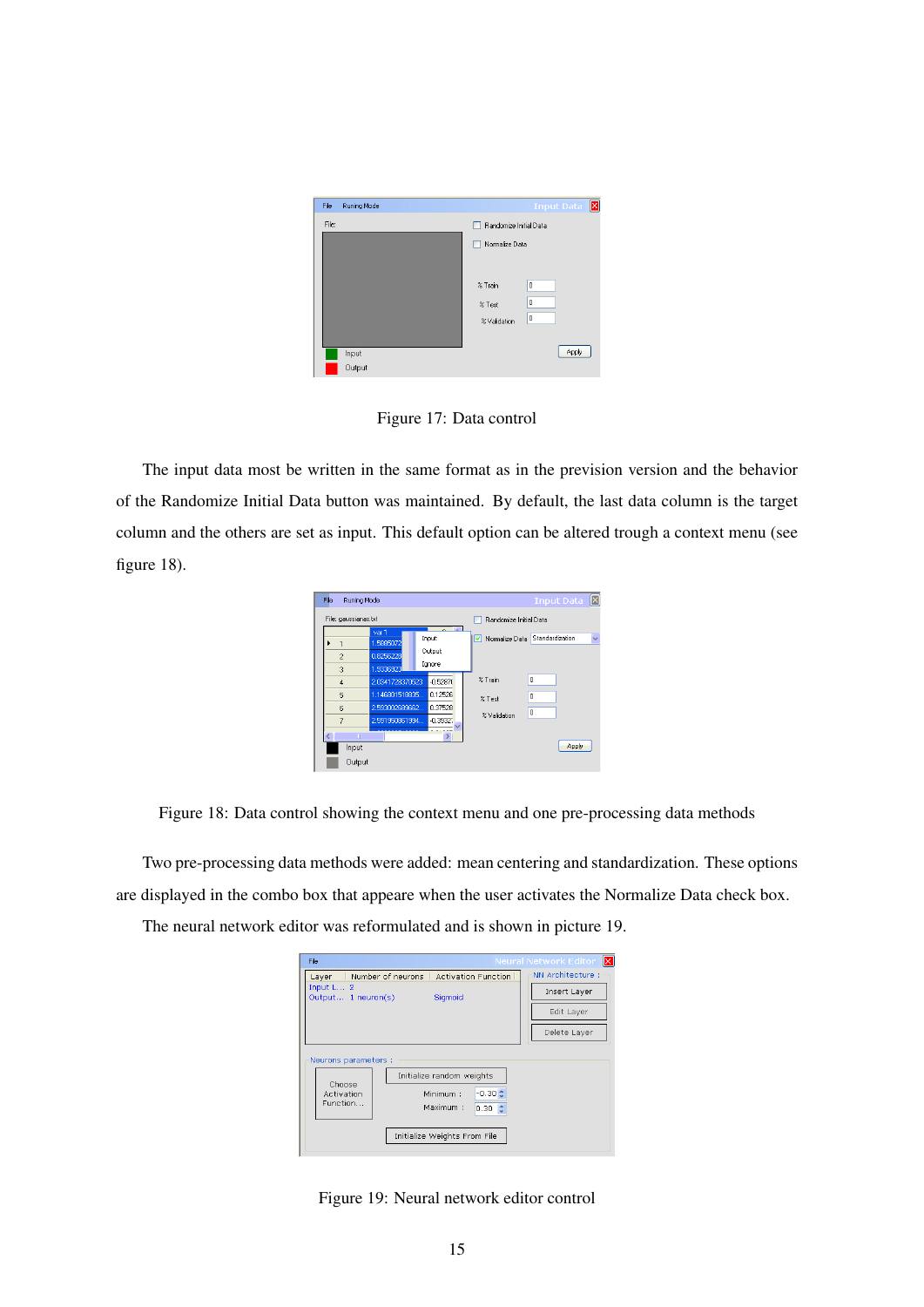Now, the first layer is the input layer. The neurons of this layer are just the variables of the neural network, so the neurons of this layer are not processing units. The default neural network that appears is set according to choices made by the user for input and outputs. One can add layers with a chosen number of neurons and can delete some hidden layers. All layers, except the input layer, can be edited in the control shown in [20.](#page-16-0)

| <b>III</b> NNIGLayerProperties                                                         |                                                                                                                                                 |                |
|----------------------------------------------------------------------------------------|-------------------------------------------------------------------------------------------------------------------------------------------------|----------------|
| Layer properties<br>Input vector size :<br>Output vector size :                        | Randomization of all layer neurons :<br>$\vert$ <sub>2</sub><br>Minimum value :<br>Initialize Random<br>Weights<br>$\vert$ 1<br>Maximum value : | $-1,0$<br> 1,0 |
| Activation:<br>Choose<br>activation<br>function for<br>Neurons:<br>Neuron <sub>0</sub> | Neuron properties :<br>$W(0)$ $\frac{0}{-}$<br>$W(1) - 0$<br>F<br>Σ<br>$-1$ $-$ 0                                                               |                |
|                                                                                        | Close                                                                                                                                           |                |

<span id="page-16-0"></span>Figure 20: Layer editor control

Now, all the neurons of a particular layer have the same activation function and the bias is considered a synaptic weight.

The hyperbolic tangent activation function was added and the activation function selecting control is almost the same.

Was added a new method for initializing the synaptic weights (the initial weights are read from a file).

In this software we have two learning algorithms: the sequential back propagation (from Fleury) and the batch mode back propagation that can be chosen in the combo box of the control shown in [21](#page-17-0) that is created when clicking in the tool strip menu button Back Prop.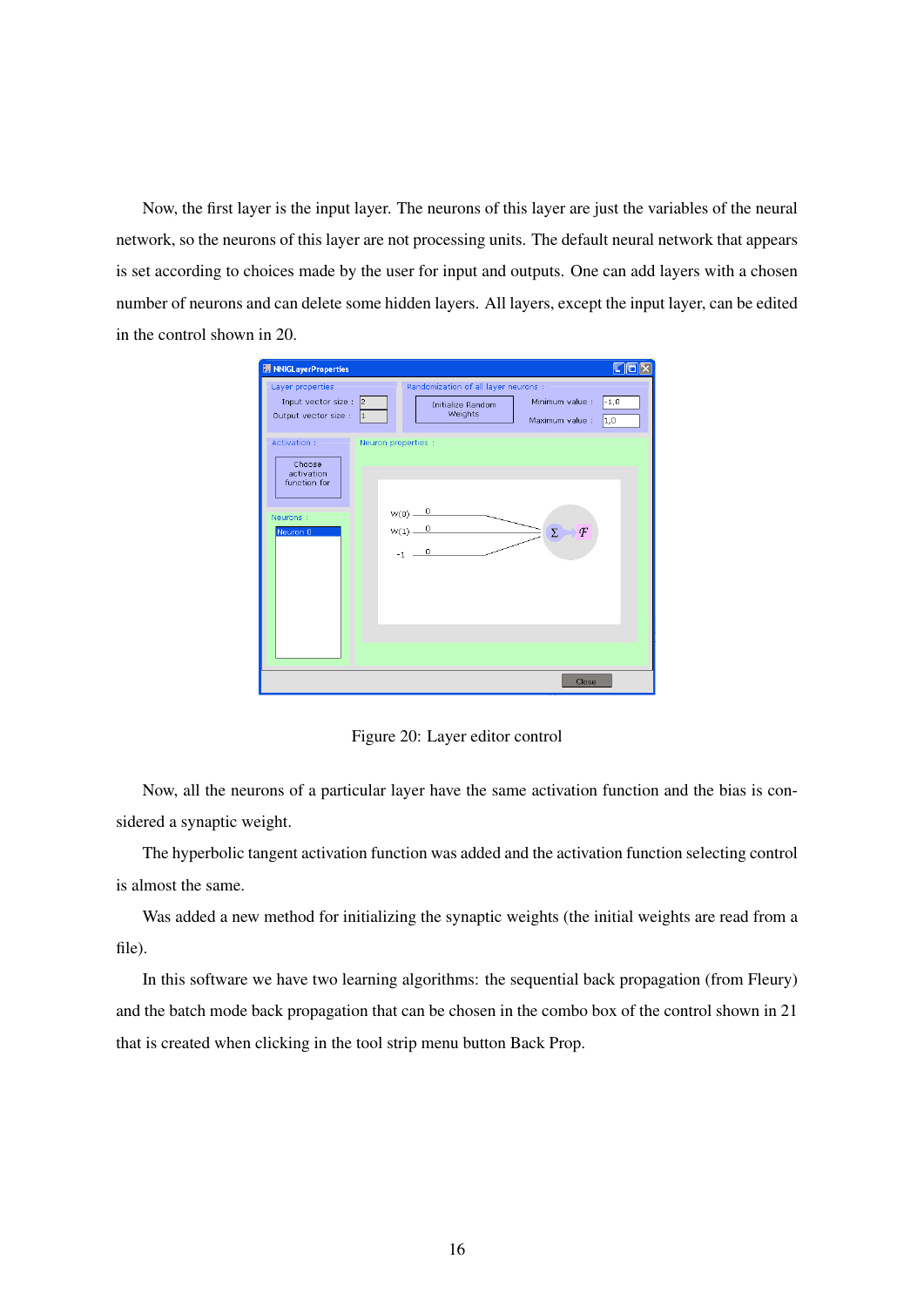

Figure 21: Learning algorithms selecting control

The button Run of the form starts the learning process and the result can be viewed by the value changing of the control specifications , as well as by the mean squared error chart and by the displayed output data. These new controls are created by clicking on the Chart or on the NNOutput tool strip menu buttons and are shown in the figures [22](#page-17-1) and [23](#page-17-2) respectively.

<span id="page-17-0"></span>

<span id="page-17-1"></span>Figure 22: Chart control

In this control the clear button deletes the previous chart drawn.

<span id="page-17-2"></span>

Figure 23: Output control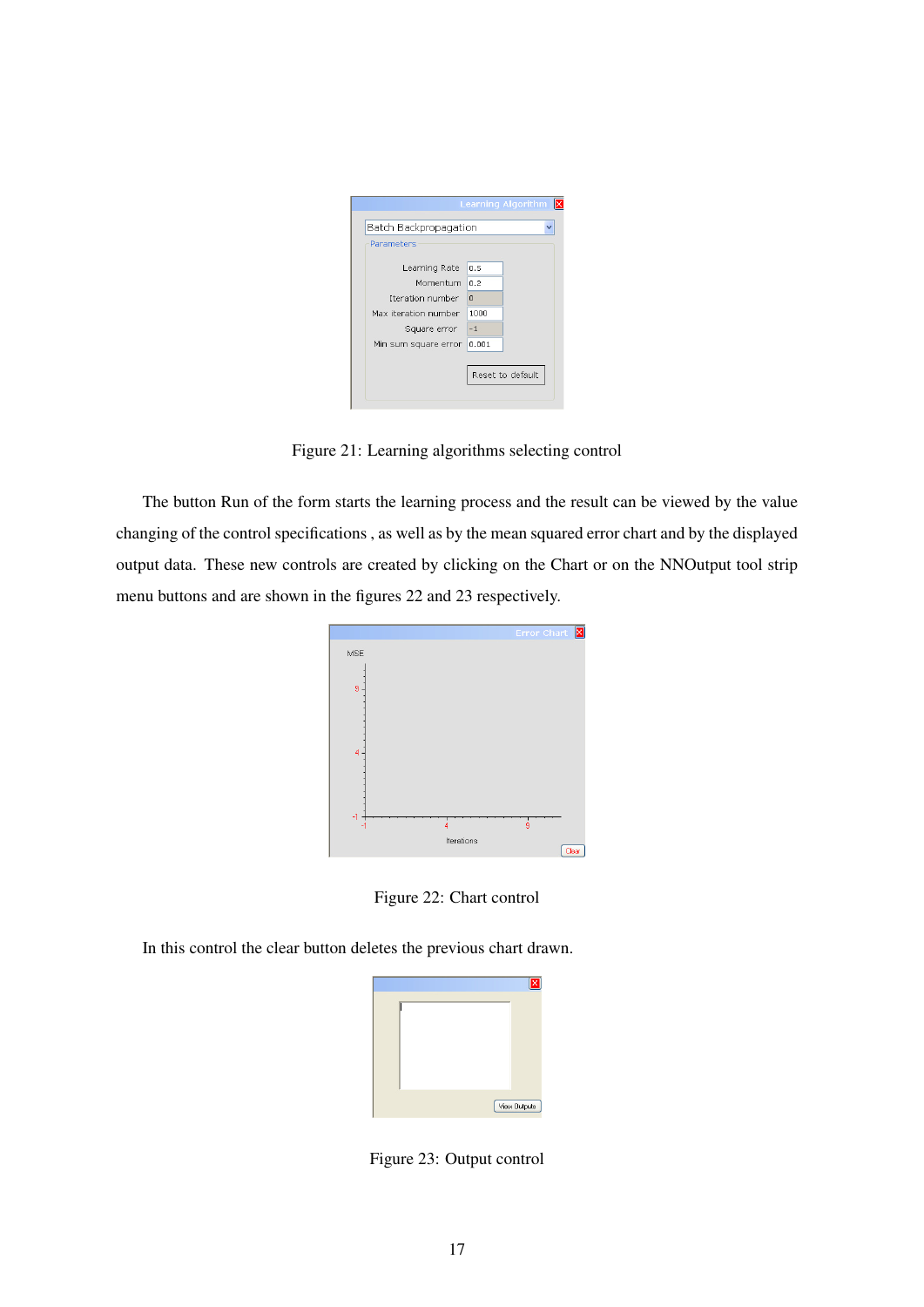This second version of the software is working well and with good results. We applied it to known datasets and were able to validate the results by conducting the same experiments in the same conditions as other software products.